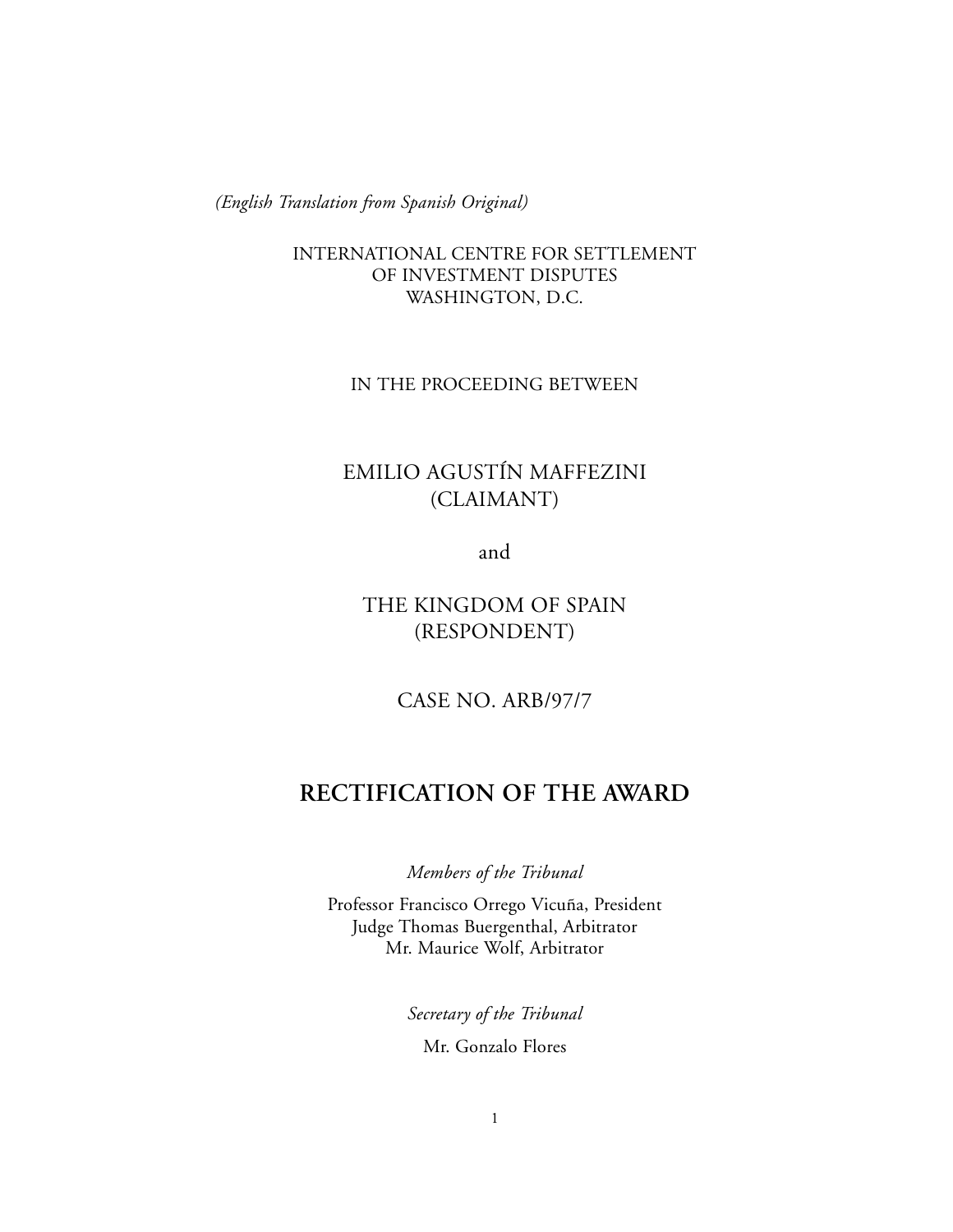#### 2 ICSID REVIEW—FOREIGN INVESTMENT LAW JOURNAL

Dr. Raúl Emilio Vinuesa Mr. Rafael Andrés León Cavero<br>Dra. María Cristina Brea Abogado del Estado Dra. María Cristina Brea Abogado del Estado<br>Dra. Silvina González Napolitano Subdirección General de los Dra. Silvina González Napolitano Dra. Gisela Makowski Servicios Contenciosos del Estudio Vinuesa y Asociados Ministerio de Justicia Buenos Aires Madrid Argentina Spain

# *Representing the Claimant* **Representing the Respondent**

*Date of dispatch to the parties*: **January 31, 2001**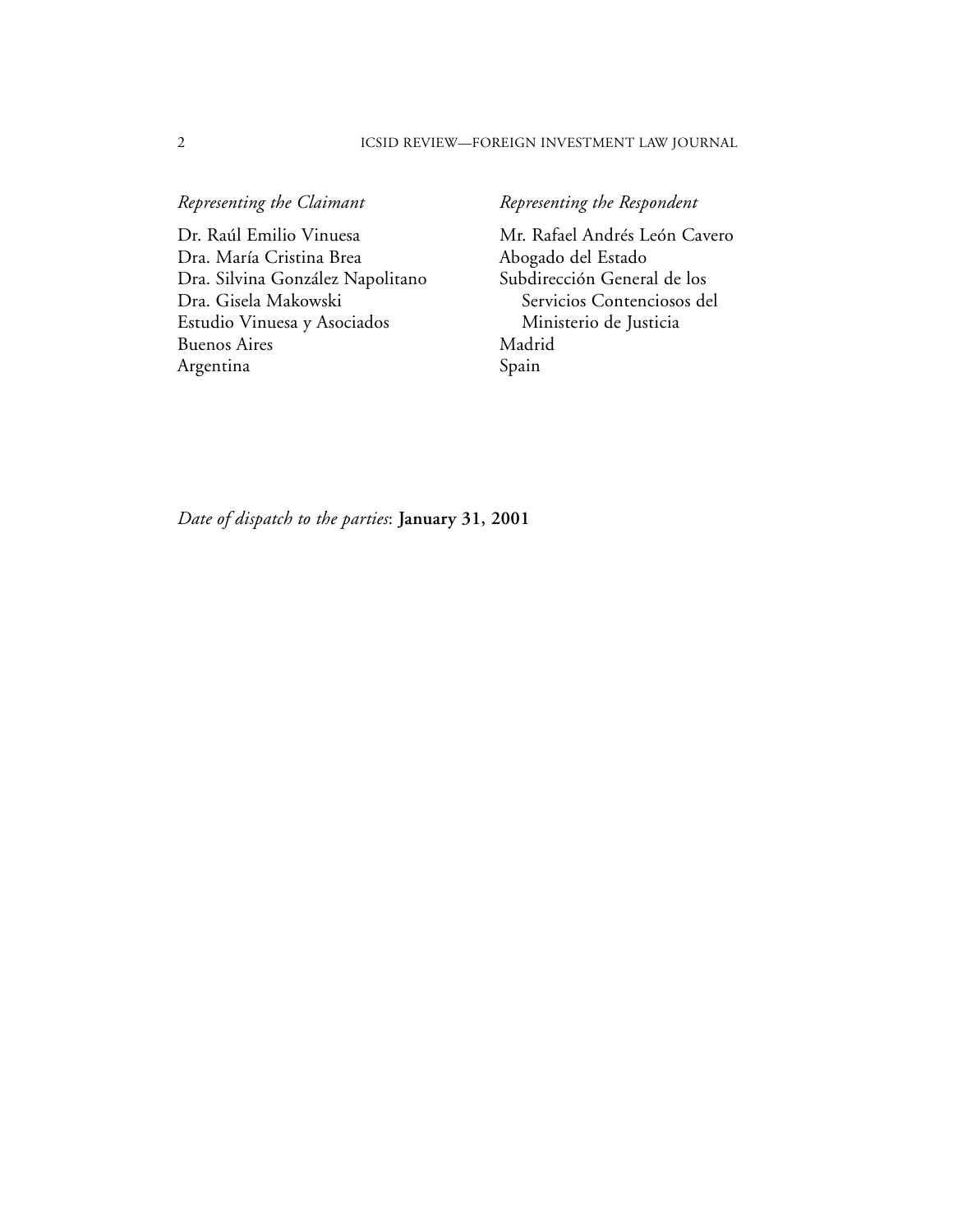CASES 3

#### THE TRIBUNAL

Composed as above,

After deliberation,

Makes the following decision:

### *Procedure Leading to the Rectification of the Award*

1. On November 13, 2000, the Arbitral Tribunal constituted in this case rendered its Award. On the same date, and in accordance with Rule 48 of the Rules of Procedure for Arbitration Proceedings (Arbitration Rules), the Acting Secretary-General of the International Centre for Settlement of Investment Disputes (ICSID or the Centre) dispatched a certified copy of the Award to Mr. Emilio Agustín Maffezini (the Claimant) and to the Kingdom of Spain (the Respondent), indicating the date of dispatch on the original text and on all copies.

2. On December 13, 2000, the Kingdom of Spain submitted to the Secretary-General a request for rectification of the Award in accordance with Article 49(2) of the Convention on the Settlement of Investment Disputes between States and Nationals of Other States (ICSID Convention) and Arbitration Rule 49.

3. On December 27, 2000, the Kingdom of Spain submitted to the Centre the lodging fee for the rectification of an Award prescribed in Arbitration Rule 49(1)(d).

4. On January 2, 2001, the Acting Secretary-General, pursuant to Arbitration Rule 49(2), registered the request for rectification of the Award submitted by the Kingdom of Spain and, on the same day, notified the parties of the registration, transmitted to the Claimant a copy of the request for rectification and transmitted to each member of the Tribunal a copy of the notice of registration, together with a copy of the request.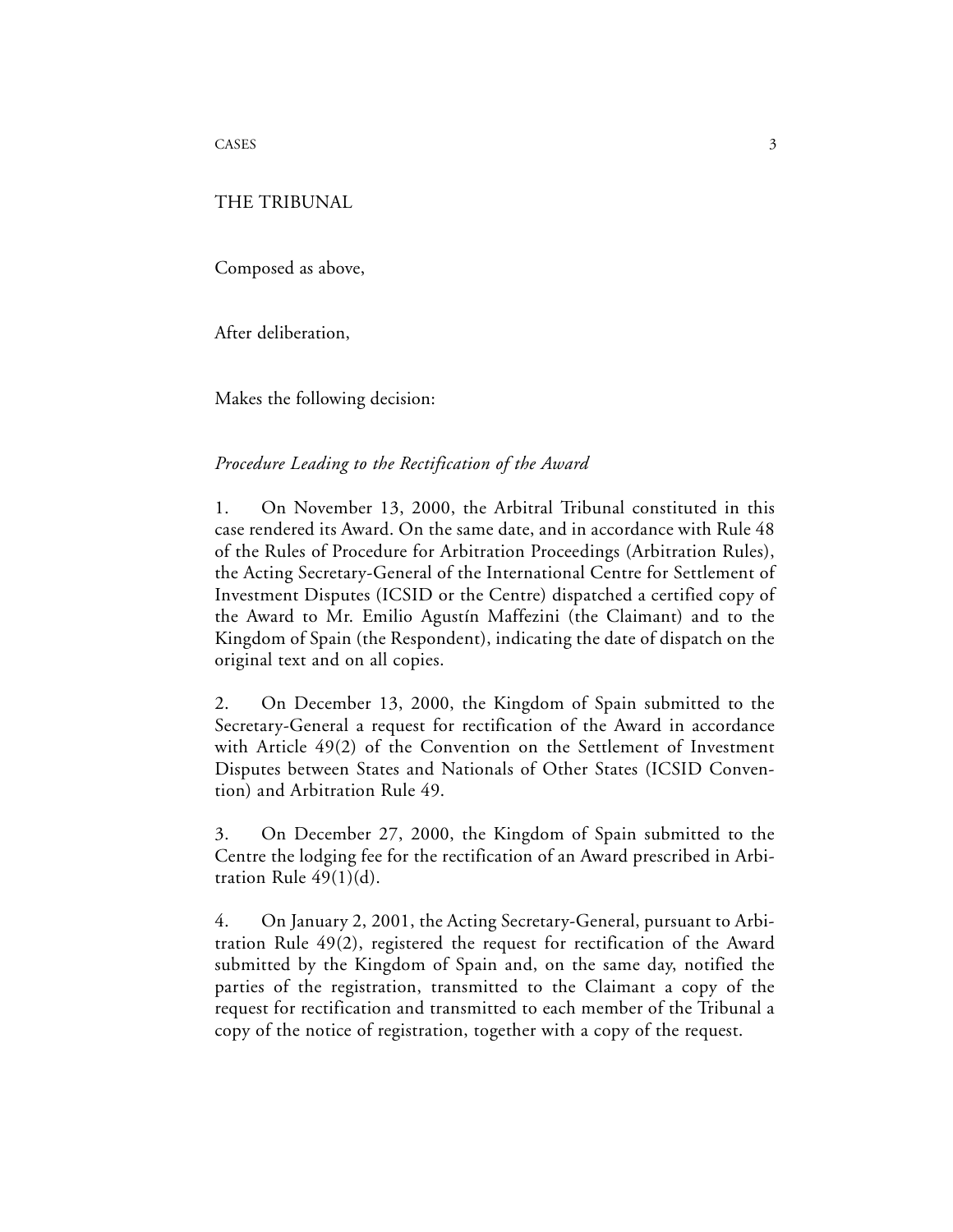5. On January 4, 2001, pursuant to Arbitration Rule 49(3), the Secretary of the Tribunal informed the parties of the Tribunal's decision that it would not be necessary for the Tribunal to meet in order to consider the request for rectification of the Award. The Secretary of the Tribunal also communicated to the parties the time limits for the parties' filing of their observations on the request and the proceeding to be followed for the consideration of the request.

6. In accordance with the schedule set by the Tribunal, the Claimant, on January 9, 2001, announced that he did not have observations to file with respect to the request for rectification of the Award submitted by the Kingdom of Spain. The Kingdom of Spain did not file any additional observations on the request for rectification of the Award.

7. The Tribunal, by means of telephone communication and mail correspondence, deliberated on the request for rectification of the Award submitted by the Kingdom of Spain, unanimously reaching the present decision.

## *Summary of the request for rectification submitted by the Kingdom of Spain*

8. The Kingdom of Spain, in its request for rectification of the Award has asked that the word "official" used in line 14 (line 13 in the English version of the Award) of paragraph 45 of the Award be substituted by "employee."

9. Said request for rectification is based on the Kingdom of Spain's conviction "that due to a transcription error, it is affirmed in the Award that the Kingdom of Spain recognizes in its allegations that the employees of SODIGA were 'officials', which is exactly the contrary of what it has alleged and defended in its arguments."

10. The Respondent likewise states that "in a sufficiently precise and documented manner, the Kingdom of Spain has presented the legal distinction between employee and official, defending in its allegations that the employees of SODIGA were not officials from a legal standpoint, but rather employees within the framework of labor law. […] It is therefore not possible to impute to Spain recognition of the official status of an employee which has never been made."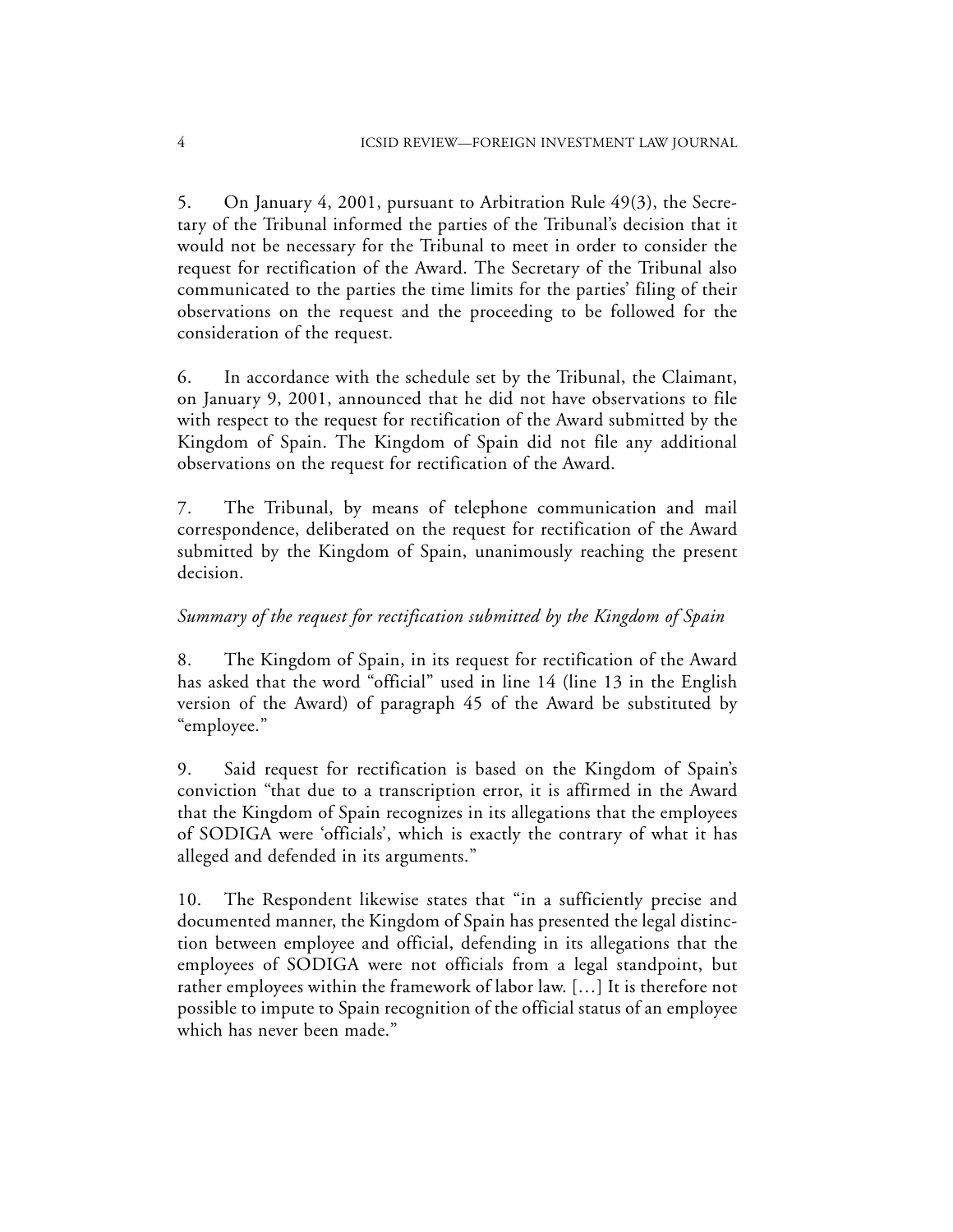11. In support of said affirmations, the Kingdom of Spain cites its counter-memorial of April 9, 1999, in which it states, on page 91, "But it is that in addition, […] **its employees (sic. Those of SODIGA S.A.) are not officials** whose services are regulated by the standard for Spanish public officials. What is involved is a corporation regulated by Spanish commercial private law, which is subject to judgment before Spanish civil courts and whose **workers are employees,** bind to their employer under a relationship regulated by Spanish labor laws." (emphasis and clarification in parenthesis in the original request for rectification).

12. As a consequence, the Kingdom of Spain sustains that "that which most conforms with what has been truly alleged by Spain, whose legal position is intended to be summarized in section 45 of the award […] is the following: 'According to Spain, the transfer of funds to EAMSA was fully authorized by Mr. Maffezini and was carried out by an employee of SODIGA acting in his personal capacity...'" (emphasis in the original).

## *Considerations*

13. Article 49(2) of the ICSID Convention establishes that "The Tribunal upon the request of a party made within 45 days after the date on which the award was rendered may after notice to the other party decide any question which it had omitted to decide in the award, and shall rectify any clerical, arithmetical or similar error in the award."

14. Arbitration Rule 49 supplements that which is stated in the abovementioned paragraph, establishing that "within 45 days after the date on which the award was rendered, either party may request, pursuant to Article 49(2) of the Convention, a supplementary decision on, or rectification of, the award," with the requirement that the request, among other requisites, "state in detail any error in the award which the requesting party seeks to have rectified."

15. The Kingdom of Spain filed its request for rectification of the Award on December 13, 2000, and submitted its fee for lodging a request for rectification, as prescribed by Arbitration Rule 49(1)(d), on December 27, 2000, that is, within 45 after the date on which the Award was rendered.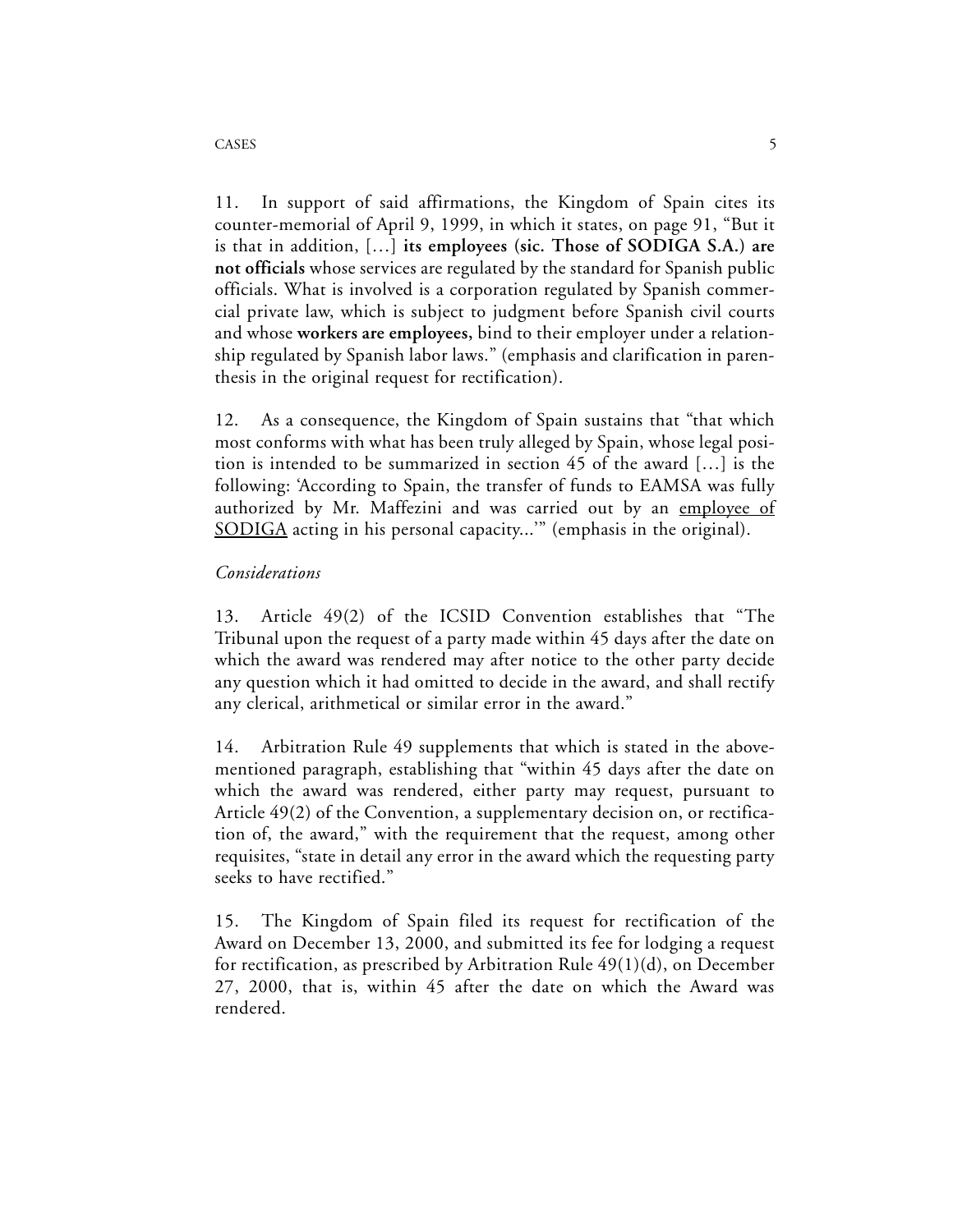16. Paragraph 45 of the Award dated November 13, 2000 forms part of section C of said Award, entitled *Summary of Facts and Contentions*. In said paragraph 45, the Arbitral Tribunal described the arguments presented by the Kingdom of Spain in its oral and written pleadings.

17. The rectification requested by the Kingdom of Spain appropriately summarizes the arguments set forth by the Respondent in the present proceeding.

18. The request of the Kingdom of Spain seeks, as a consequence, the rectification of a material error in the Award of November 13, 2000, as prescribed by Article 49(2) of the ICSID Convention.

19. Having received no objections from the Claimant, and in view of the modification of the summary of arguments by the Respondent as set forth by the Respondent itself, this Tribunal finds it appropriate to grant the request for rectification of the Award filed by the Kingdom of Spain.

20. For the purpose of Arbitration Rule 49(4) the present decision refers to the terms of the Award dated November 13, 2000, relating to the matters indicated in Arbitration Rule  $47(1)(a-g)$ . In accordance with Article 49(2) of the ICSID Convention, the present decision constitutes an integral part of the Award.

### *Decision*

- 21. For the reasons stated above, the Tribunal unanimously decides:
	- (1) To grant the request for rectification of the Award submitted by the Kingdom of Spain on December 13, 2000, thereby substituting in line 14 (13 in the English version of the Award) of paragraph 45 of the Award the word "employee" for the word "official."
	- (2) Each of the parties shall bear the entirety of the costs of its own expenses and legal fees for its own counsel resulting from the present rectification proceeding.